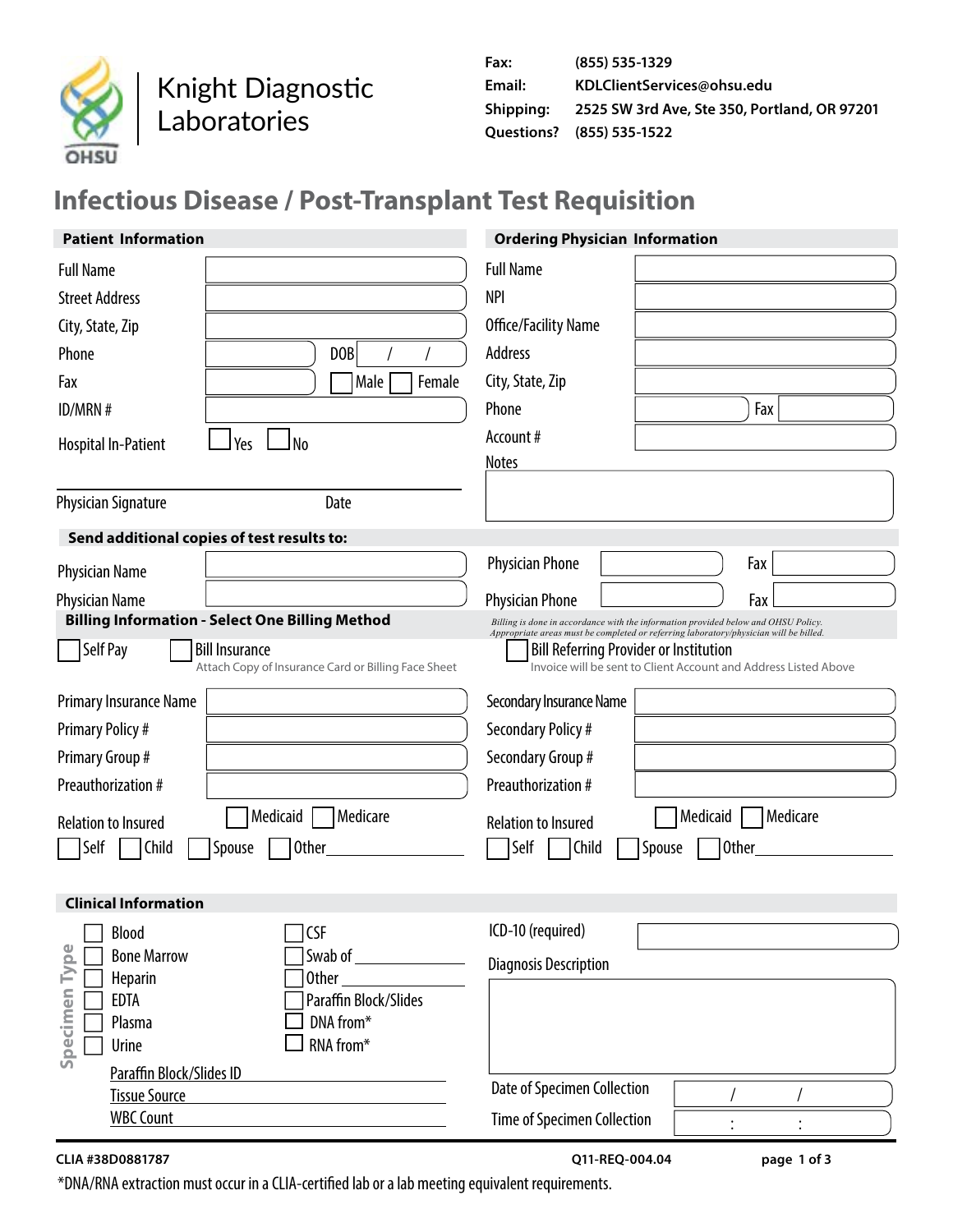| <b>Clinical Information</b>               |              |  |  |  |  |
|-------------------------------------------|--------------|--|--|--|--|
| <b>Pathology Department Hospital Name</b> | <b>Notes</b> |  |  |  |  |
| <b>Pathology Department Phone</b>         |              |  |  |  |  |
| Donor Name / ID                           |              |  |  |  |  |
| <b>Donor Gender</b>                       |              |  |  |  |  |
| Date of Transplant                        |              |  |  |  |  |

#### **Infectious Disease PCR Tests**

| Code | <b>Test Name</b>            | Code | Test Name                                      |
|------|-----------------------------|------|------------------------------------------------|
| 3040 | Adenovirus Quantitative PCR | 3330 | Herpes Simplex Virus 1 & 2 (HSV-1, HSV-2), PCR |
| 3302 | Hepatitis C Genotyping      |      |                                                |

### **Molecular Monitoring Tests**

| Code | <b>Test Name</b>                                                                                                   | Code | <b>Test Name</b>                       |
|------|--------------------------------------------------------------------------------------------------------------------|------|----------------------------------------|
| 4020 | <b>BCR-ABL Kinase Domain Mutations</b><br>(Sequencing)<br>Include BCR-ABL RNA PCR Level: -<br>Indicate Breakpoint: | 4734 | JAK2 V617F Mutation, Quantitative      |
|      |                                                                                                                    |      |                                        |
| 4080 | <b>BCR-ABL RNA Quantitation, PCR</b>                                                                               | 4736 | JAK2 Exon 12 Mutation Analysis         |
| 4140 | Calreticulin (CALR)                                                                                                | 5010 | <b>MPL Mutation Analysis</b>           |
| 4460 | FLT3 ITD Mutation, Quantitative, PCR                                                                               | 5080 | NPM1 (Nucleophosmin) Mutation Analysis |
| 4600 | Comprehensive Heme Panel                                                                                           | 5300 | PML-RARA Quantitative RT-PCR           |
| 4740 | JAK2 V617F Mutation, Quantitative, w/Reflex to<br>Calreticulin                                                     |      |                                        |

### **Post-Transplant Engraftment (Chimerism)**

| Code | <b>Test Name</b>                        | Code | <b>Test Name</b>                                                   |
|------|-----------------------------------------|------|--------------------------------------------------------------------|
| 4380 | Pre-Transplant, Donor                   | 4390 | Post-Transplant, Sorted Cell Chimerism:<br>(Select Antibody Below) |
| 4382 | Pre-Transplant, Recipient               |      | $CD3+$                                                             |
| 4388 | Post-Transplant Engraftment (Chimerism) |      | $CD19+$                                                            |
|      |                                         |      | $CD33+$                                                            |
|      |                                         |      | Other:                                                             |